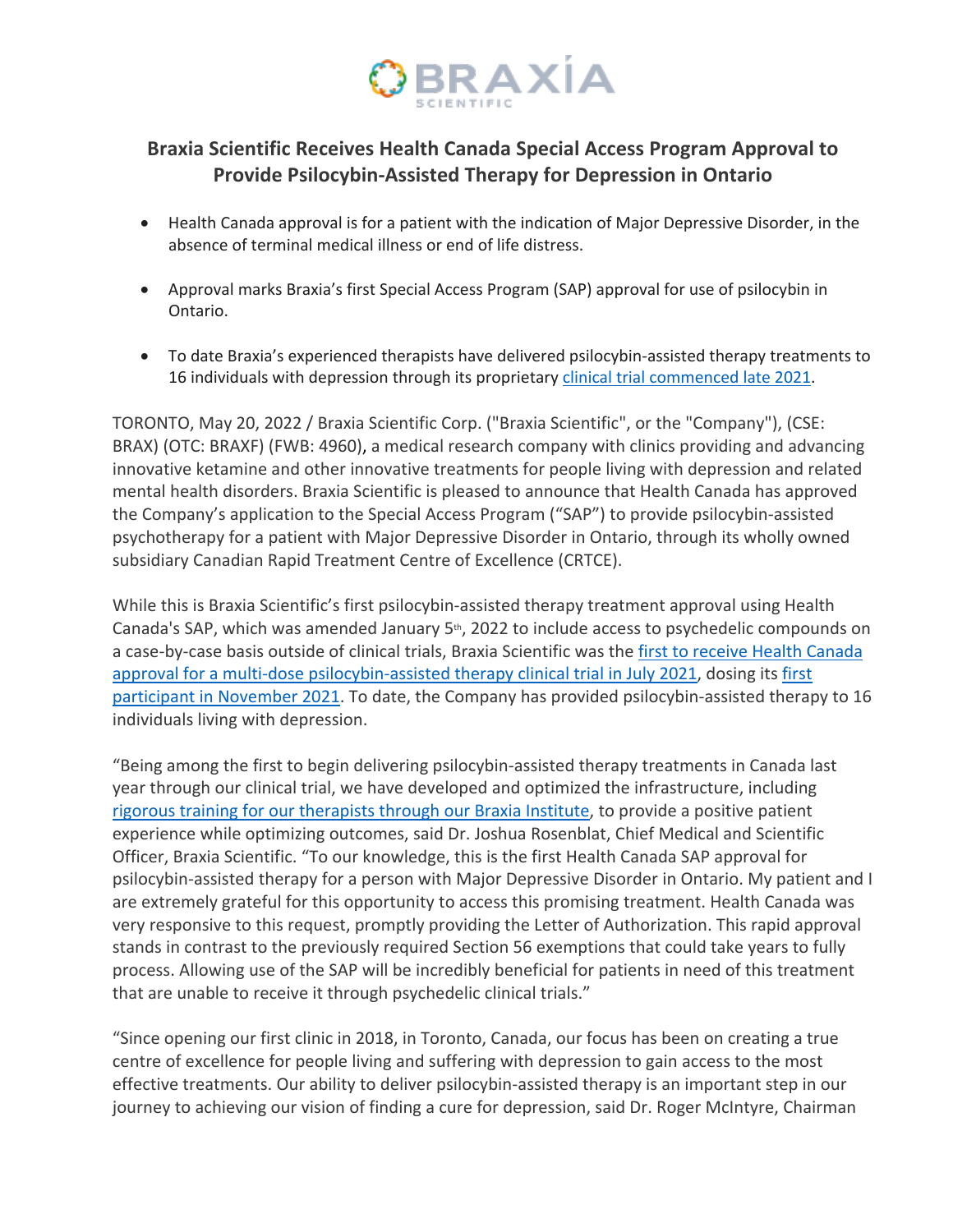

and CEO, Braxia Scientific. "The experience of our therapists who have already delivered this novel treatment in multiple doses to multiple patients in our ongoing psilocybin trial, combined with data we've collected to date and expect to read out in the coming weeks, provides an excellent opportunity for new applicants to receive access to the most advanced clinical protocols and care to achieve best outcomes in this field. In addition to providing access to innovative treatments for depression, Braxia Scientific is a leader in comprehensive research, development and bestpractices implementation of psilocybin, ketamine and related agents"

Canadians interested in applying to the SAP, to participate in clinical trials or to qualify for other treatments, such as IV and oral Ketamine for the treatment of depression, may contact the medical team at Braxia Health (the Canadian Rapid Treatment Centre of Excellence https://crtce.com).

### **About Braxia Scientific Corp.**

Braxia Scientific is a medical research company with clinics that provide innovative ketamine treatments for persons with depression and related disorders. Through its medical solutions, Braxia aims to reduce the illness burden of brain-based disorders, such as major depressive disorder among others. Braxia is primarily focused on (i) owning and operating multidisciplinary clinics, providing treatment for mental health disorders, and (ii) research activities related to discovering and commercializing novel drugs and delivery methods. Braxia seeks to develop ketamine and derivatives and other psychedelic products from its IP development platform. Through its wholly owned subsidiary, the Canadian Rapid Treatment Center of Excellence Inc., Braxia currently operates multidisciplinary community-based clinics offering rapid-acting treatments for depression located in Mississauga, Toronto, Ottawa, and Montreal.

ON BEHALF OF THE BOARD

"Dr. Roger S. McIntyre"

Dr. Roger S. McIntyre

Chairman & CEO

### **FOR FURTHER INFORMATION PLEASE CONTACT:**

Braxia Scientific Corp. Tel: 416-762-2138 Email: info@braxiascientific.com Website: www.braxiascientific.com

The CSE has not reviewed and does not accept responsibility for the accuracy or adequacy of this release.